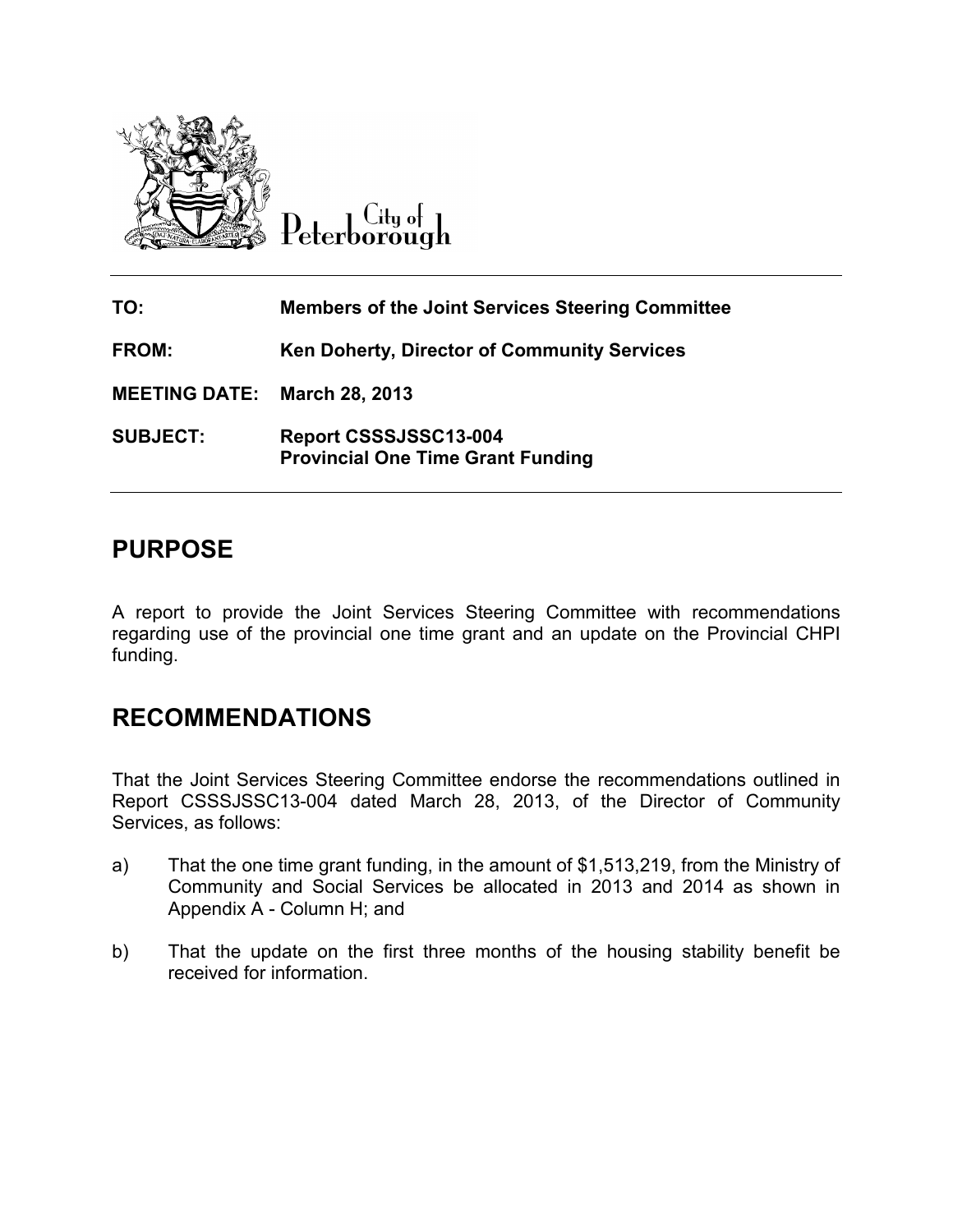# **BUDGET AND FINANCIAL IMPLICATIONS**

The one time grant funding is funded 100% by the Ministry of Community and Social Services. The funding will be allocated to the provision of homelessness prevention programs and services according to the Community Homelessness Prevention Initiative (CHPI) guidelines.

A portion of the current approved 2013 municipal budget for homelessness programs can be funded with some of this one time grant allowing \$350,000 municipal dollars to be reallocated to deal with the pressures of the Discretionary Benefits policy. Please see report CSSSJSSC13-003 for recommendations related to Discretionary Benefits. There is no net increase to the municipal budget as a result of the recommendations in this report.

## **BACKGROUND**

### **1. One Time Grant – Transition to CHPI**

On December 27, 2012, the City received notification from the Ministry of Social Services that the City would receive a one-time grant. This notice was followed up with a letter in January confirming further details on the one time grant (attached as Appendix C). The grant is to assist the municipality in the transition to CHPI and is for the time period January 2013 to March 31, 2014 as one-time transition funding.

The grant is to be used in accordance with the CHPI Program guidelines and includes the following program components:

- Emergency Shelter Solutions
- Housing with Related Supports (examples include housing allowance, assistance with obtaining housing, household set-up assistance)
- Other Supports and Services (examples include outreach, case management, discharge planning, information and referrals)
- Homelessness Prevention (examples include eviction prevention, financial assistance for emergency needs, rental or utilities arrears)
- Program Administration (examples include planning activities, research, consultations, professional services).

Below is a chart that outlines provincial funding for 2012 and 2013, and an estimate of the 2014 allocation. (Decisions about the specific use of CHPI funds in 2014 have not yet been made.)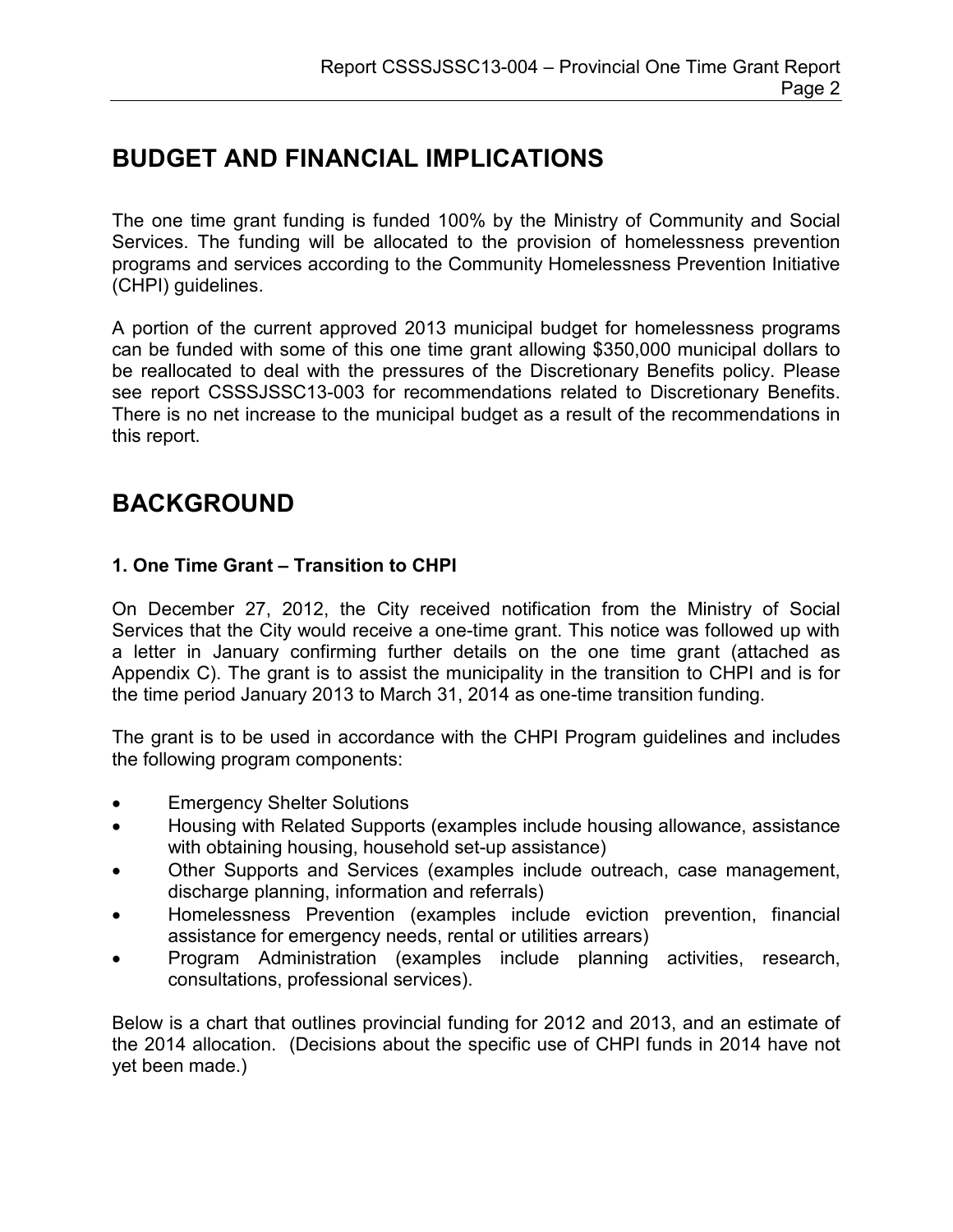| <b>Provincial Funding 2012-2014</b>                                                                    |             |             |                                |  |  |  |  |
|--------------------------------------------------------------------------------------------------------|-------------|-------------|--------------------------------|--|--|--|--|
| <b>Purpose</b>                                                                                         | 2012        | 2013        | 2014                           |  |  |  |  |
| 5 Consolidated Homelessness and<br>Homelessness Prevention Programs                                    | \$981,513   |             |                                |  |  |  |  |
| <b>Community Start Up and Maintenance</b><br>(OW and ODSP)                                             | $$2.4M*$    |             |                                |  |  |  |  |
| <b>Community Homelessness Prevention</b><br>Initiative (CHPI) (consolidation of all<br>above programs) |             | \$1,718,422 | \$1,746,647                    |  |  |  |  |
| One-Time Grant - Transition to CHPI                                                                    |             | \$1,213,219 | \$300,000<br>(Jan-Mar<br>2014) |  |  |  |  |
| <b>Total</b>                                                                                           | \$3,381,513 | \$2,931,641 | \$2,046,647                    |  |  |  |  |

\*2011/12 Expenditures as reported by MCSS

As the chart shows, the one-time grant will help the City to navigate through the transition period to March 31, 2014, but once it is gone, pressures to support housing issues amongst OW, ODSP and low-income residents in the City and County will once again increase.

#### **1.1 Reallocation to Discretionary Benefits**

In addition to the \$2,931,641 provincial funding, there is \$739,555 of municipal investment in homelessness approved in the 2013 budget. Since a portion of the onetime grant can be used for these homelessness programs, it is recommended that \$350,000 of the municipal portion be reallocated to relieve the pressure on Discretionary Benefits. This recommendation is specifically addressed in report CSSSJSSC13-003.

#### **1.2 Future Housing Stability Funding Needs**

For 2014 and 2015, while the ten-year Housing and Homelessness Plan will help determine the expenditures for those years, it is expected that the current CHPI budget will not be sufficient to properly support our community. In 2014, the City will have a remaining \$300,000 of the one time grant for the first quarter. For 2015, as noted in report CSSSJSSC13-003 – Discretionary Benefits, recommendation c), staff are requesting that 50% of the projected value of the upload be allocated to social service priorities, of which approximately \$150,000 would be allocated to housing stability.

#### **1.3 Community Engagement and Support**

The introduction of the one-time grant required the Social Services Division to reevaluate the current HSB policy framework, review the CHPI Investment Plan and make some determinations on the use of this one time funding. Social Services staff consulted with the Homelessness Support Services Coordinating Committee, the Affordable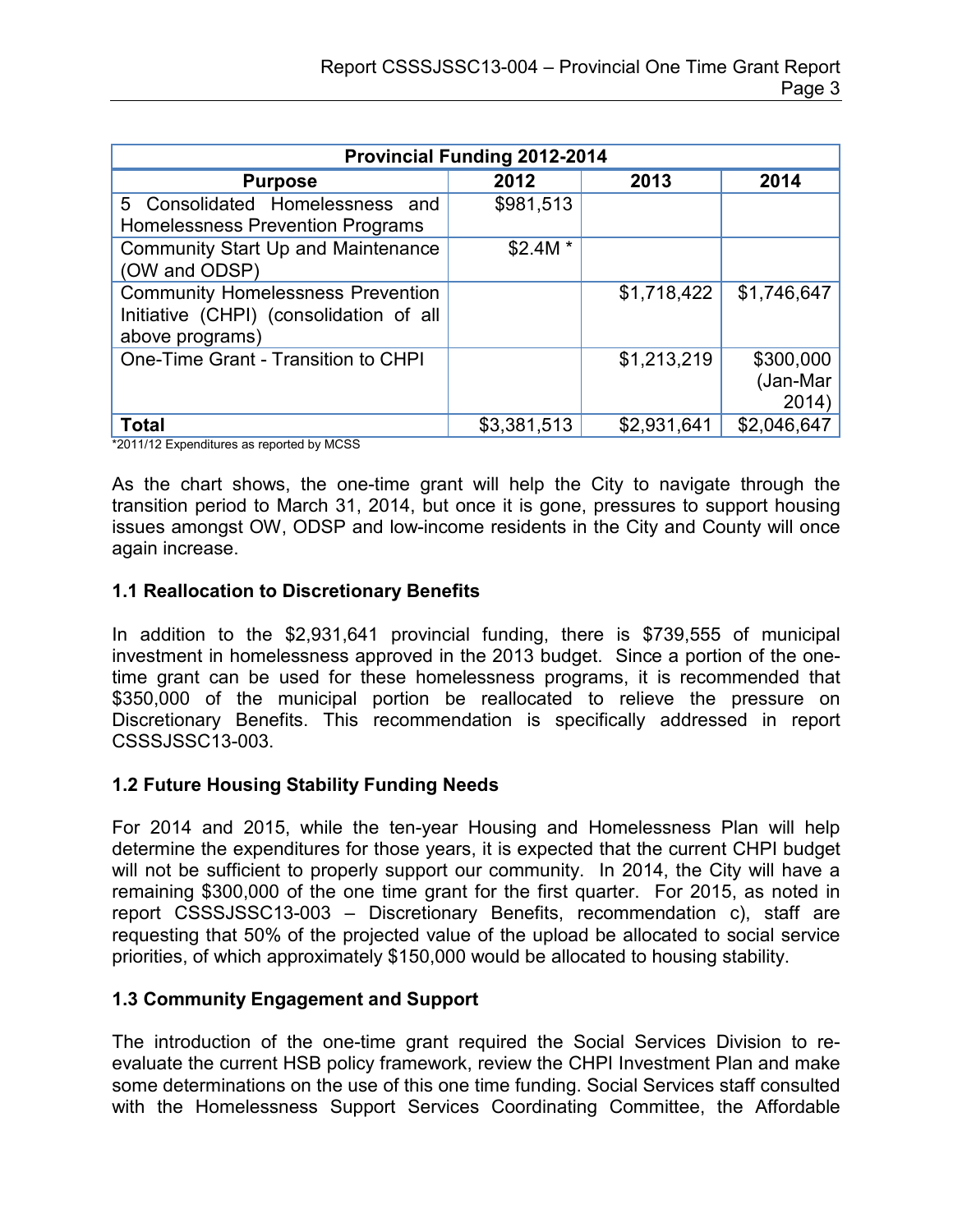Housing Action Committee and the Peterborough Poverty Reduction Network Planning Table on some spending suggestions and to receive feedback.

Initially suggestions for spending also included funding for research and/or pilot projects specific to homelessness services including rent bank research and exploration of a community homeless service data base. Community input suggested other sources of funding should be sought for these types of ideas and this funding should go to direct forms of assistance for OW, ODSP and low income residents. A follow up email communication received from Income Security group of the Peterborough Poverty Reduction Planning Table is attached as Appendix D.

#### **1.4 Recommended Allocation of One Time Grant**

Recommendations for the allocation of the One Time Grant were developed to be consistent with the original plans related to CHPI; namely, to maintain service system stability to the greatest extent possible and to provide as much direct client service and financial support as possible.

This is one time funding and effective April 1, 2014, the City will be back to the CHPI funding alone. The spending allocation for 2013 for both the MMAH CHPI funding and the MCSS one time grant funding is outlined in the chart attached as Appendix A for endorsement.

### **2. Housing Stability Benefit Update**

On December 3, 2012, Report CSSSJSSC12-010 came forward to the Joint Services Steering Committee. This report provided an outline of expenditures for the provincially consolidated homelessness program – Community Homelessness Prevention Initiative through the Ministry of Municipal Affairs and Housing. The report recommended status quo for five homelessness programs, with the balance of the funding designated to a new "Housing Stability Benefit" (HSB) fund that would provide emergency housing stability supports to Ontario Works, ODSP and low income households in the City and County of Peterborough. The report also recommended that \$350,000 from reserves (\$290,000 City and \$60,000 County) be added to the HSB.

Joint Services requested staff return in March of 2013 with an update on how the HSB program was going, including an update on expenditures and usage. The following is a summary of HSB activity for January and February 2013: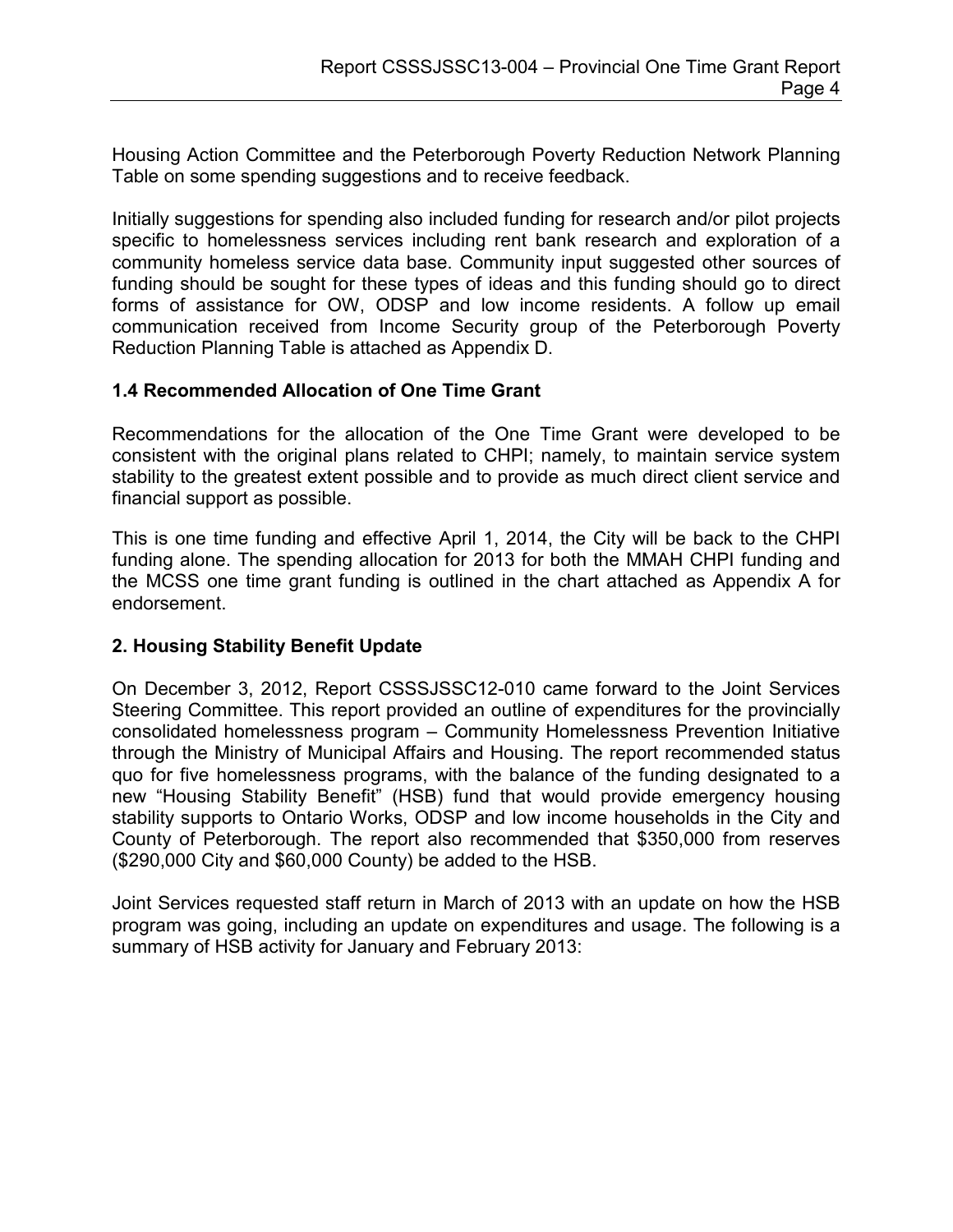| <b>Housing Stability Benefit Usage</b> |                                    |                                  |                                                                                                                    |                                      |  |  |  |
|----------------------------------------|------------------------------------|----------------------------------|--------------------------------------------------------------------------------------------------------------------|--------------------------------------|--|--|--|
| <b>Month</b>                           | # of<br><b>issuances</b><br>of HSB | # of<br>denials of<br><b>HSB</b> | <b>Summary of denial</b><br>reasons                                                                                | <b>Total amount</b><br><b>issued</b> |  |  |  |
| January                                | 153                                | 65                               | Accommodations<br>not<br>sustainable, criteria not<br>met, benefit requested<br>no longer available                | \$77,032.71*                         |  |  |  |
| February                               | 161                                | 34                               | Not sustainable, criteria<br>not met, not a move of<br>necessity or unsafe<br>address, benefit item<br>not covered | \$78,799.36                          |  |  |  |

Originally the Monthly Budget is \$68,792 based on funds available versus anticipated need.

After one month of HSB administration and upon review of denial reasons, effective February 2013, the amount able to be provided to clients for HSB were increased. The current HSB guidelines are attached as Appendix B for reference. This recognizes the amounts set initially were not high enough to deal with the housing situations many people required help with, resulting in limited access to assistance for people. Effective April 1, 2013, the HSB will also be available for low income residents through the Housing Resource Centre at the increased rates. The policy framework for the HSB benefit was developed based on the available budget situation as known early **December** 

## **SUMMARY**

The one time provincial grant will help Peterborough transition from the 5 Consolidated Homelessness/ Homelessness Prevention Programs and Community Start Up and Maintenance Program to the Community Homelessness Prevention Initiative over the next twelve months. It also allows \$350,000 of municipal funding to be reallocated to deal with Discretionary Benefit pressures in 2013.

The recommended allocations are consistent with the original intent of the new program and also reflect community engagement and support.

An update on the Housing Stability Benefit has been provided as directed.